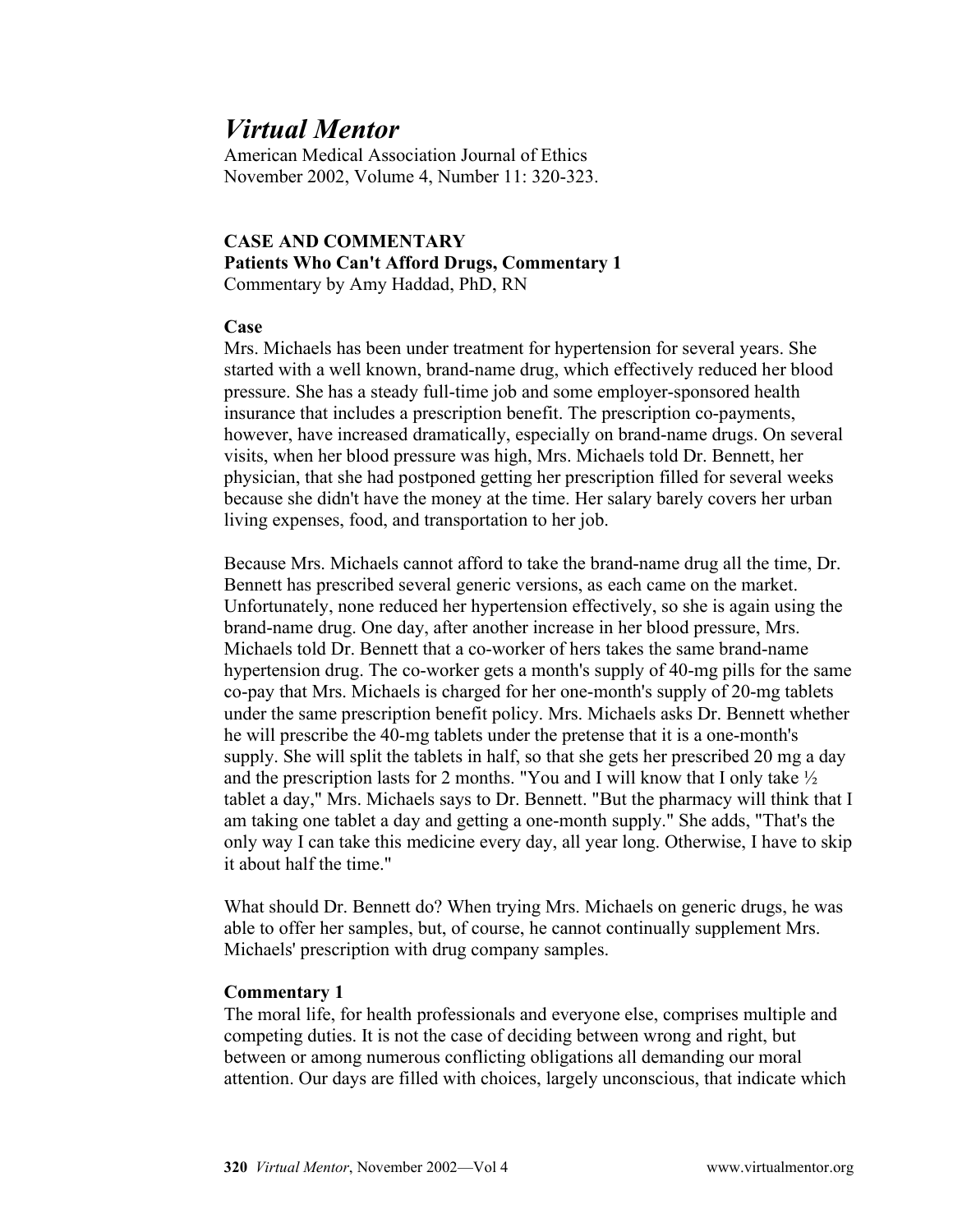obligations or duties should, for the moment, receive priority. The case in question presents several duties in conflict, the most obvious being the duty of Dr. Bennett to Mrs. Michaels. But the physician also has obligations to his colleagues in whatever practice setting he works, the values of the medical profession, the third-party payer, and the pharmacy benefit manager. Taken further, the physician as health professional and citizen in the larger society has obligations to promote the common good. Clearly, the costs of prescription drugs is of great concern to many individuals especially those who do not have the benefit of drug coverage as part of their health insurance. As the case indicates, even those with drug coverage may have difficulty in affording the co-pays that are part of the health plan. So, the case includes much more than the basic problem of whether or not to comply with the patient's request to commit fraud (for that is basically what the patient is asking Dr. Bennett to do). Rather, imbedded in this problem of an individual patient who cannot afford a brand name drug that works best for her are institutional and societal ethical concerns.

In *The Three Realms of Ethics*, John W. Glaser proposes a model that views ethics in 3 realms: individual, institutional, and societal.<sup>1</sup> Most work in contemporary ethics focuses on the individual realm, so much so that the tools we use to resolve ethical problems at the individual level are, Glaser contends, inappropriately applied to concerns at the institutional and societal levels. It is worthwhile to think about Mrs. Michaels' case from the broader perspectives of institutional and societal levels because decisions in the areas of policy development, benefit design, drug detailing, and drug pricing have profound effects on structuring the particular situation in which Dr. Bennett and Mrs. Michaels find themselves.

Societal ethics deals with the common good of society. Attending to the common good requires balancing the many conflicting goods realized at this level education, housing, recreation, health care, defense, etc. Within health care, there is also the need to balance acute and chronic care needs, administration and direct care services, and research and technology development. Although drug therapy provides great good to many people, its benefits and burdens must be weighed against other goods in health care. From a societal perspective, the growth in costs of prescription drugs must be recognized as having a significant impact on clinical outcomes. One area that should be questioned is the drug manufacturers' high expenditures on physician marketing and direct-to-consumer advertising. These costs significantly surpass the cost of research and development and are folded into the price of the products, thus creating a greater problem of drug affordability than the research and development alone. The argument made by the industry is that the education of health care professionals and patients is in their best interest. However, a counter argument can be made that this is really the responsibility of basic professional education and continuing education, not the job of a manufacturer or distributor.

It would be interesting to see a case that included the actual cost of the brand-name drug along with a break-out of 3 categories of costs allocated to each pill as a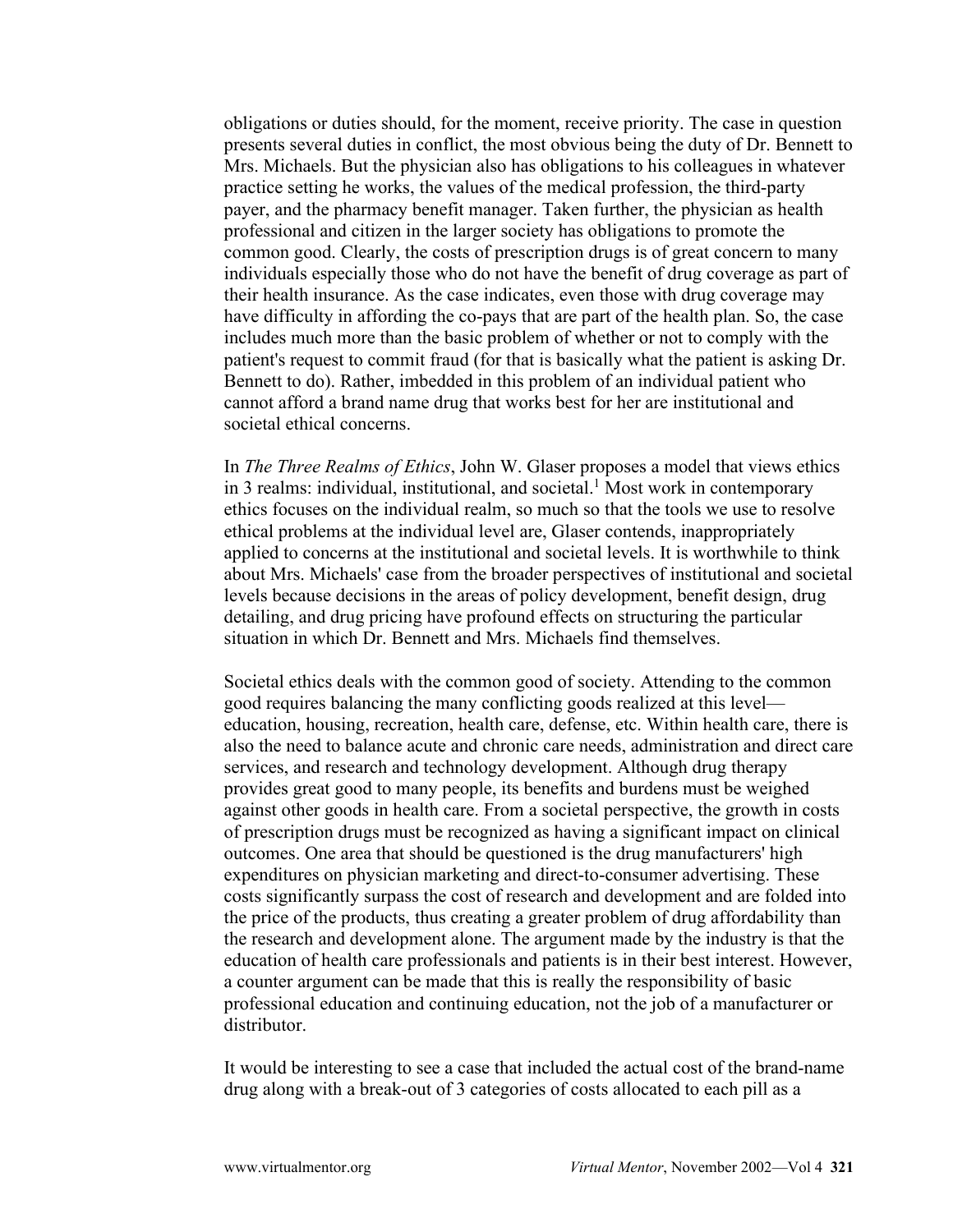percentage of the total cost per pill as follows: (1) the cost associated with the annual manufacturing and distribution of the drug; (2) the cost associated with recovery of the research and development investment over the life of the drug patent; and (3) the cost associated with annual professional marketing and direct-toconsumer advertising for the drug. This would give us some idea why the brandname drug that Mrs. Michaels needs is so expensive. Since Dr. Bennett, Mrs. Michaels, the commentators, and the readers do not have access to this information, this aspect of the case and the associated societal issues cannot be fairly evaluated.

Institutional ethics deals with the good and thriving of the individuals within the institution as well as the institution as a whole within the larger community. Institutions can be as small as a family or group practice and as large as a health plan with hundreds of thousands of people. In this case, the example of a fixed copayment per prescription that is part of the "institution" of the health plan seems to put the patient in an impossible situation. The logical way out of this impossible situation is for Mrs. Michaels to ask Dr. Bennett for an incorrect prescription to be written to achieve affordability. This kind of action is not safe for the patient, and must also involve the pharmacist in the conspiracy. It also adds to the potential risk of medication errors. The fixed dollar co-payment amount was generally designed to benefit the consumer. In this case it is working against Mrs. Michaels' benefit. Perhaps a percentage co-payment would be a more fair approach for rational distribution of the health care premium dollar. It is possible that, if enough physicians were to suggest such a change, that there might be a shift in the way the benefits are designed in the health plan. Nevertheless, the cost of the drug remains an issue for the patient regardless of whether it is at the point-of-sale or in the monthly health care premium.

Individual ethical concerns cover familiar ground in bioethics. This realm is concerned with the well-being and thriving of individuals. In this case, we would focus on the potential benefits and harms to Mrs. Michaels if she does or does not receive the drug that is presently identified as being the drug of choice for her. The facts presented in this case present a troubling assumption. The case states that the physician "has prescribed several generic versions, each as they came on the market. Unfortunately, none reduced her hypertension effectively . . . ." Presented this way, it appears that it is common for patients to have difficulty achieving the same therapeutic effect from the "generic versions" of brand name drugs. However, the opposite is true. Based on the thoroughness of the FDA approval process, the reality is that it is unusual for a patient not to be able to take one of the generic versions of a brand name drug and achieve the same clinical effect. If Mrs. Michaels is one of the rare patients who cannot control her blood pressure on one of the many generic drugs on the market, then her case should be treated differently. This sort of "discrimination" is appropriate when other avenues have been exhausted and the patient stands the chance of suffering long-term harms that are the result of hypertension.